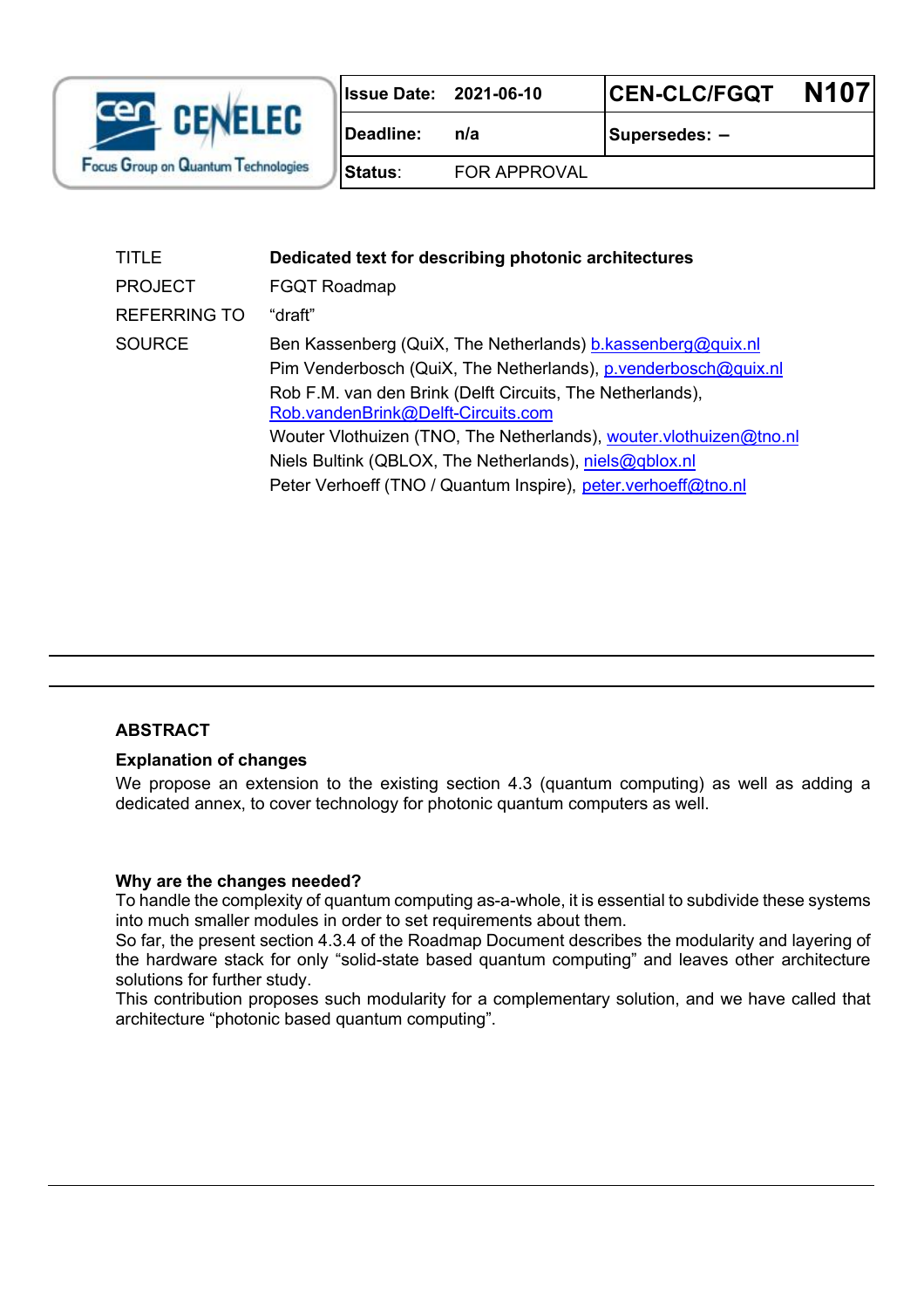# **1. Situation sketch**

Standardisation is about setting requirements on devices / units / modules / layers of a system such that products from different suppliers can have well-defined interfaces and can interwork with other products into a well-functioning system. The modularity to-be-defined is only usable for standardisation when clear interfaces can be identified between them such that they can be offered by different suppliers/vendors.

Section 4.3.4 elaborates on the modularity and layering of the hardware stack, and this has only been defined for an architecture group that we have called "solid-state based quantum computing". And since this alone covers already quite a lot of technologies / implementations, it has been elaborated in further detail in a dedicated annex (E).

In this contribution, we propose a similar approach for a second architecture group, which we have called "photonic based quantum computing". These architectures are complementary to the first one, are complex as well, and deserve a dedicated annex too. That annex may also grow into a future standard(s).

This contribution proposes two text blocks. The first block is for "announcing" this second architecture in section 4.3.4, and the second block is to make a start with content for a dedicated annex (annex F for the time-being). In order to integrate nicely with existing text, we propose to replace the current text in 4.3.4 by the full text below. Note that "NV Centers" have moved from section 4.3.4.1 to 4.3.4.3.

# **Proposal for updating introduction of section 4.3.4**

### **4.3.4. Modularity and layering of hardware stack**

Quantum computing is an area covering very different architectures and each architecture has its own dedicated implementation. A convenient way of describing them is by using a layered stack, ranging from hardware at the bottom to software at the top.

When needed, each layer can be subdivided into different modules that are dedicated to a specific architecture.

Figure 4.1 illustrates a subset of such layering and modularity, currently dedicated to two complementary architectures. One for "solid-state based quantum computers" and another one for "photonic based quantum computers". Table 1 offers suitable names for these modules. Since these two do not cover all possible solutions, the missing ones are represented by "other solutions" until dedicated descriptions are proposed.

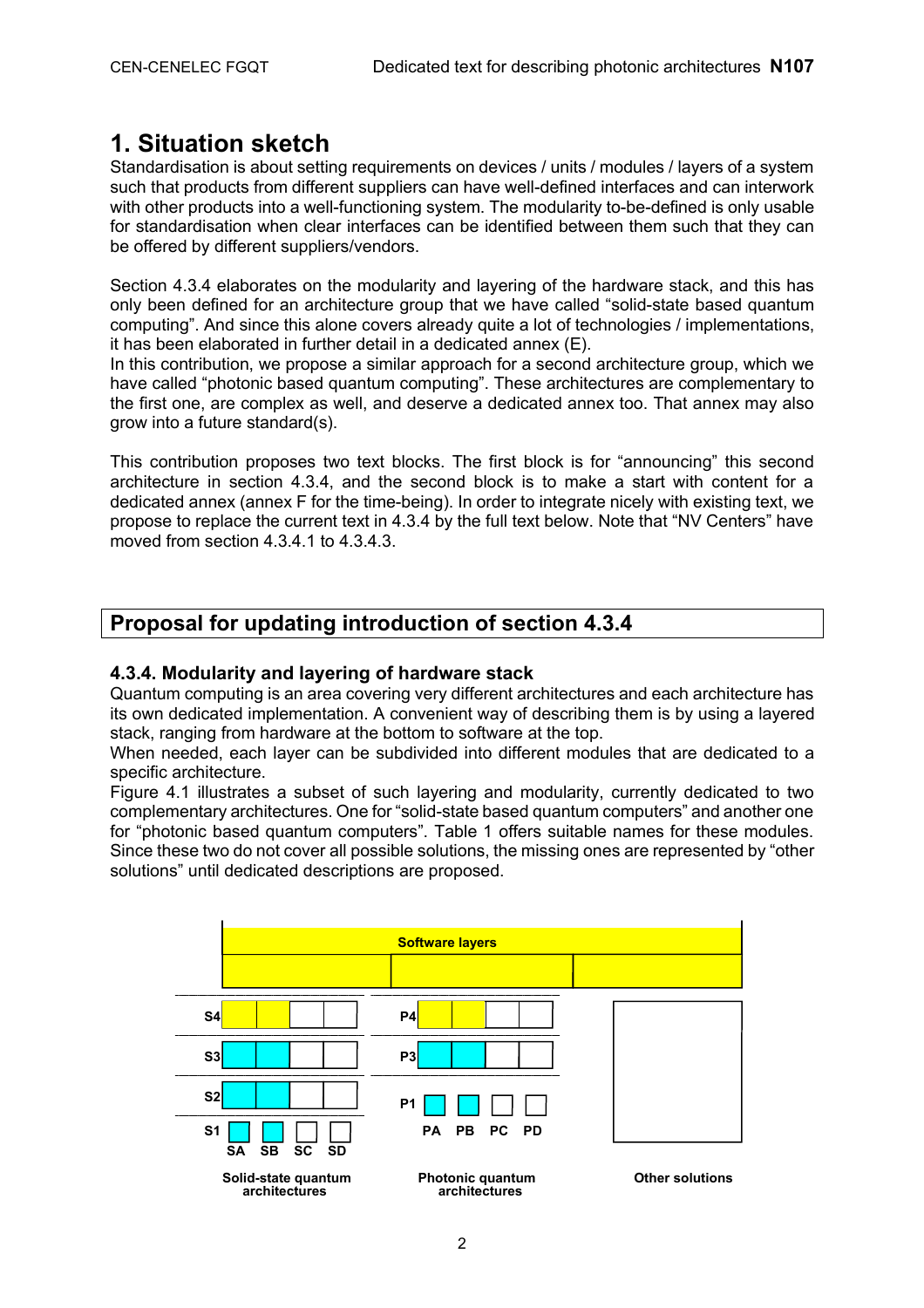*Figure 1. A first break-down of quantum computing architectures into various modules* 

| Solid-state based<br>quantum architectures                                                                                 | <b>Photonic based</b><br>quantum architectures                                                                                         | <b>Other architectures</b>             |
|----------------------------------------------------------------------------------------------------------------------------|----------------------------------------------------------------------------------------------------------------------------------------|----------------------------------------|
| $S1 =$ Quantum device<br>S2 = Quantum control highway<br>S3 = Quantum control electronics<br>S4 = Quantum control software | P1 = Quantum photonic devices<br>P3 = Quantum control Electronics<br>P4 = Quantum control software                                     | Layers for other solutions             |
| $Sa = Transmons$<br>$Sb = Spin$ Qubits<br>Sc = (some future development)<br>$Sd =$ (some other future development)         | Pa = Boson sampling<br>Pb = Gate based quantum computing<br>$Pc = (some future development)$<br>$Pd =$ (some other future development) | Implementations for other<br>solutions |

*Table 4.1. Naming of the various modules in figure 4.1.* 

Further details about this layering have been described below.

#### **4.3.4.1 Solid-state based quantum computing architecture**

These architectures have in common that they all make use of a cryogenic fridge, where the quantum device is controlled from outside the fridge by room-temperature electronics. Consequently, a huge amount of control channels is required to interconnect those two, especially when many qubits are to be controlled in a single fridge.

The following layers have been identified:

- · *Quantum devices* The devices in layer S1 are typically operating at cryogenic temperatures, and may be implemented as chip and/or on PCB.
- · *Control highway* Layer S2 covers all infrastructure needed for transporting microwave, RF and DC signals (via electrical and/or optical means) between the control electronics at room temperature and the quantum device at cryogenic temperatures. It is a mix of transmission lines, filtering, attenuation, amplification, (de)multiplexing, etc. A huge number of control channels are required to control many qubits in a single fridge (which clarifies the name) and this can easily become very bulky. It has also tough requirements on aspects like heat-flow, thermal noise and vacuum properties.
- · *Control electronics* Layer S3 covers all electronics for generating, receiving, and processing microwave, RF and DC signals. Some implementations make use of routing/switching and/or multiplexing of control signals at room temperatures.
- · *Control software* Layer S4 covers all low-level driver software and other low-level software for instructing the control electronics what signals should be generated or detected, and at what control channel. It also has a software interface to receive instructions about what pulses are to be generated, how to read-out the response of each and how to perform calibration.

Further details about solid-state based quantum computing have been elaborated in annex E

#### **4.3.4.2 Photonic-based quantum computing**

These architectures have in common that they rely on optical principles. The following layers have been identified:

- · Quantum photonic devices- Layer P1 contains sources, detectors, (non)linear optical devices, and feedback mechanisms. These devices are combined into a quantum photonic architecture. Note that all wiring is included in this layer, and that a dedicated layer "P2" has not been defined.
- · Control Electronics Layer P3 contains all electronics to control and read-out the quantum devices in the layer below.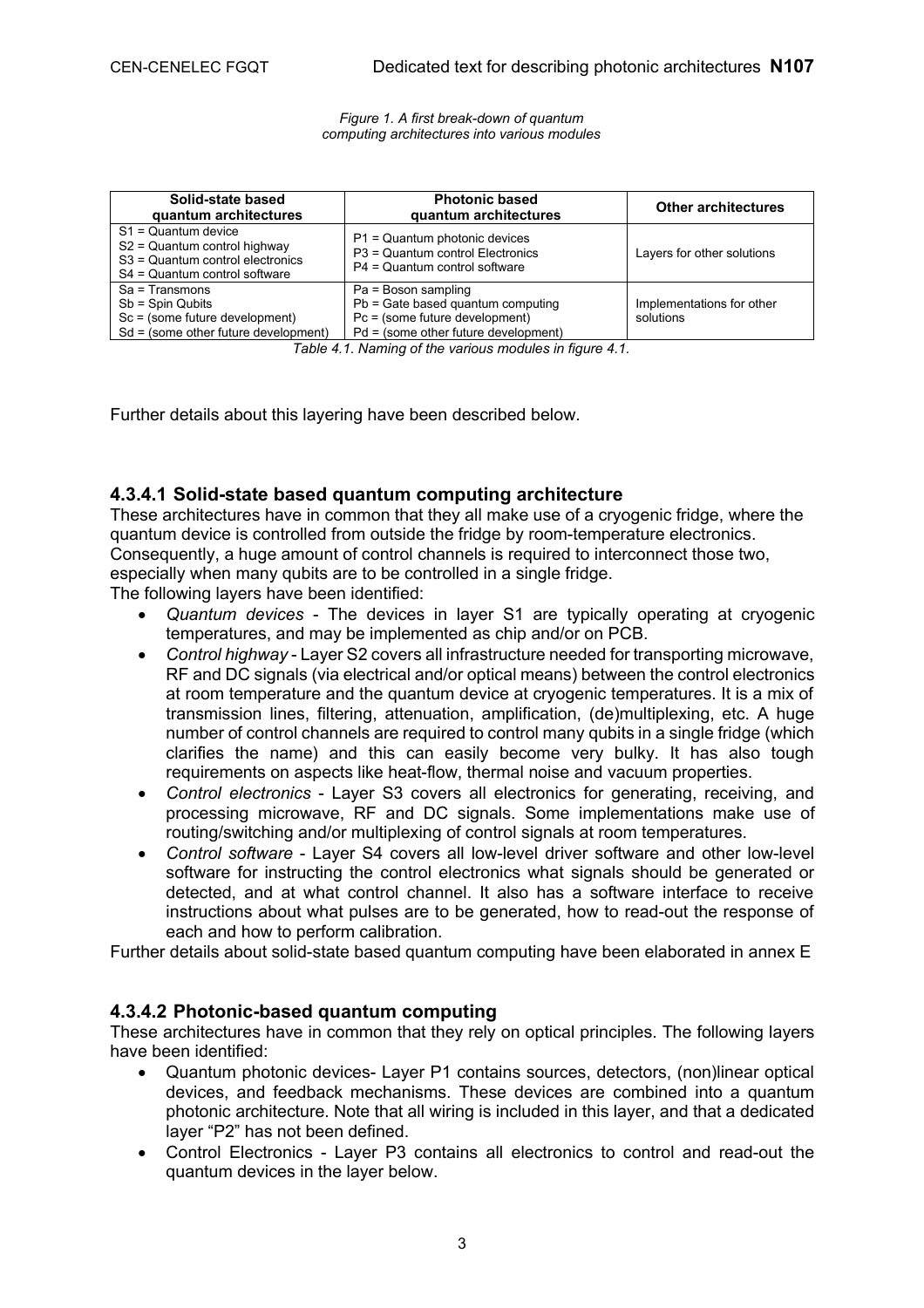· Control software – Layer P4 covers all low-level driver software for instructing signal generation and processing.

Further details about photonic-based quantum computing have been elaborated in annex G

### **4.3.4.3 Atom based quantum computing**

These architectures have (artificial) atom based qubits. For instance NV centers and Ion-traps. *EDITORIAL NOTE: Some further study is required to define this category of architectures, so that a separate contribution can be made.* 

*Editorial note: There are more architectures on quantum computing, each with a different state of maturity. Experts, who are more dedicated to those architectures are invited to elaborate on relevant text and naming for this section* 

# **End of literal text proposal in 4.3.4**

# **Proposal for adding a dedicated annex G(?)**

# **Annex G. Photonic Quantum Computing**

### **G.1 Scope and objectives**

The aim of this annex is to break-down the hardware stack of quantum computers based on photonic architectures into smaller layers and modules. The functionality of each of the identified modules must be identified in such a manner that they can interwork with each other via well-defined interfaces. This annex is also the natural place to collect what kind of requirements on these modules deserve a specification in future standards. The specification of actual values is beyond the scope of this present annex.

As such, the structure identified in this annex could grow into a (future) dedicated standard on photonic quantum computing.



## **G.2 Terminology**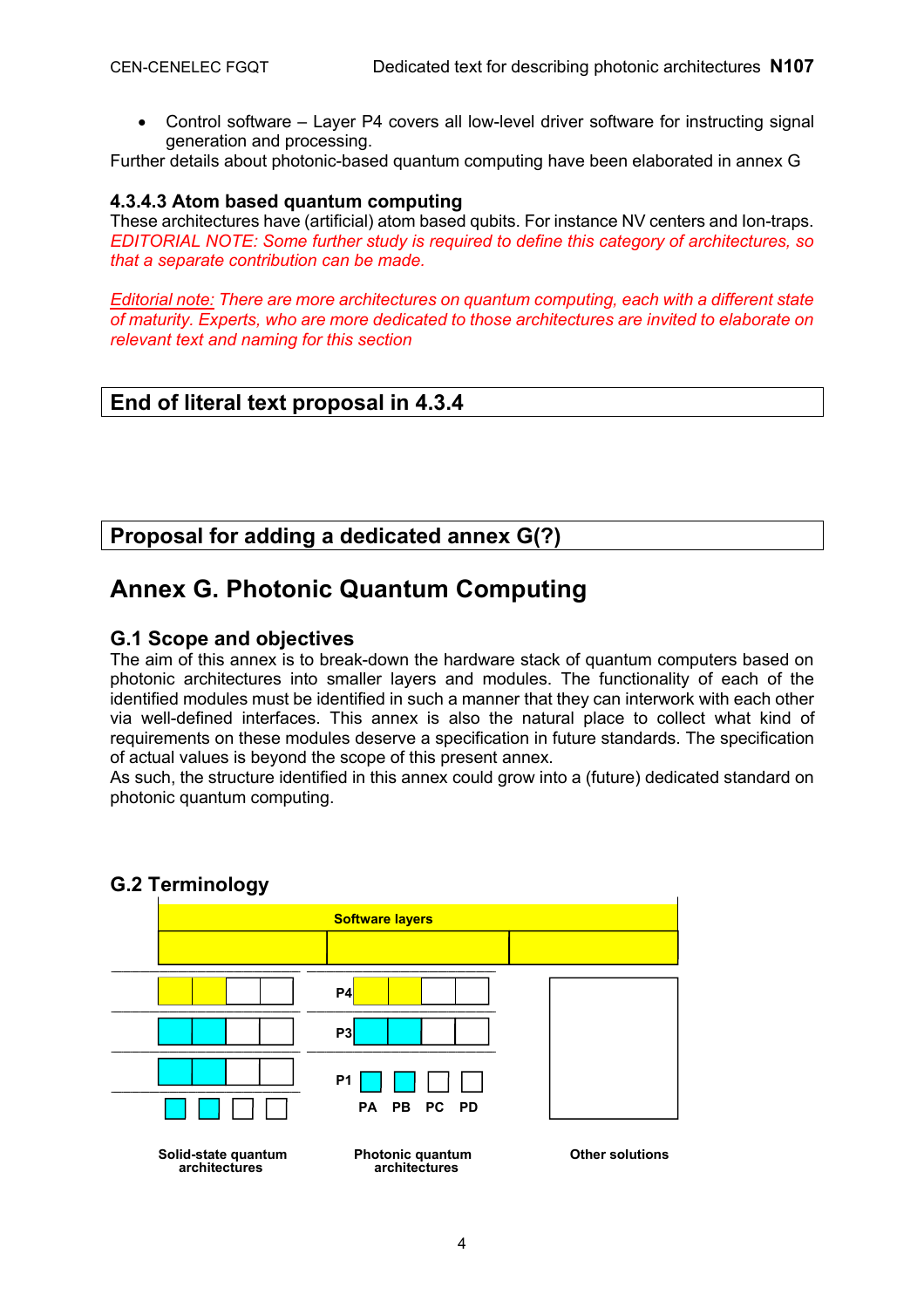| Lavers                                                                                             | <b>Architectures</b>                                                                                                                 |
|----------------------------------------------------------------------------------------------------|--------------------------------------------------------------------------------------------------------------------------------------|
| P1 = Quantum photonic devices<br>P3 = Quantum control Electronics<br>P4 = Quantum control Software | Pa = Boson sampling<br>Pb = Gate based quantum computing<br>Pc = (some future development)<br>$Pd = (some other future development)$ |

*Figure G.1. A possible break-down into various modules for photonic quantum computing architectures*

*Table G.1. Naming of the various modules in figure G.1*

### **G.3 References**

*Editorial note: This paragraph is intended for referencing to other standards (if any)* 

### **G.4 Quantum photonic devices**

This section contains all quantum photonic devices that are necessary for a photonic quantum computing architecture. This includes sources, detectors, (non)linear optical devices, and feedback mechanisms. These elements can be combined in various ways to create different types of photonic quantum computers. For example a boson sampler (implementation Pa) needs a set of photon sources, a photonic processor (linear optical device) and a set of photon detectors.

The different devices are shown in fig. G.2 where the devices are split up into minimally required devices and additional devices. The minimally required devices for a photonic quantum computer are sources, detectors, and linear optics. The additional devices are nonlinear optics and feedback. They add functionality and allow for different computing protocols to be used and therefore allows different applications to be run.



*Figure G.2. A diagram of the photonic quantum computer devices organized into several categories. The devices are split up into minimally required devices and additional devices, where sources, detectors and linear optics belong to the former category, and nonlinear optics and feedback to the latter. A quantum photonic processer consists of linear optical devices, but it can also include nonlinear optical devices.* 

Examples of various elements are listed below together with their requirements:

#### **G.4.1 Photonic Sources**

- **Examples** 
	- o Spontaneous Parametric Down-Conversion (SPDC)
	- o Quantum Dot
	- o Ring Resonator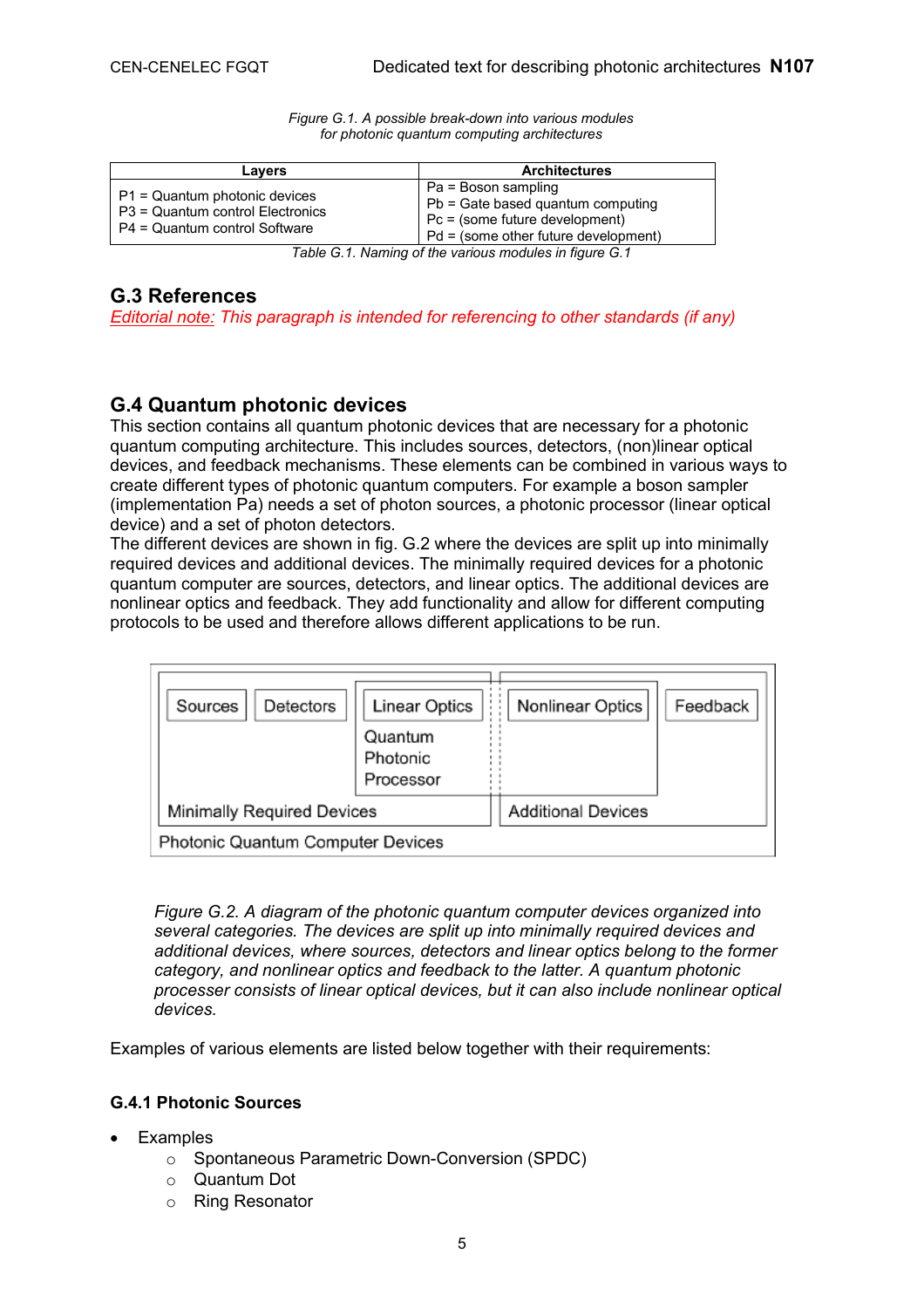- o etc.
- · Requirements
	- o Generation rate (number of photons per second)
	- o Wavelength (center wavelength of the photon's spectrum)
	- $\circ$  Spectrum (wavelength distribution of the photons)
	- o Repetition rate of pump laser
	- o Efficiency (probability of generating a single photon (pair) per pump pulse)
	- $\circ$  Distinguishability (wavefunction overlap integral of the photons)

### **G.4.2 Photonic Detectors**

- · Examples
	- o Avalanche Photo Diode (APD)
	- o Superconducting Nanowire Single Photon Detector (SNSPD)
	- o Photon Number Resolving Detector
	- o etc.
- · Requirements
	- $\circ$  Efficiency as a function wavelength (probability that a photon with a specific center wavelength is detected)
	- o Dark counts (number of detections per second without incoming photons)
	- o Jitter (timing inaccuracy)
	- o Dead time (time that detectors are insensitive to incoming photons after a detection event)
	- o Pulse shape (temporal shape of the electrical signal generated by the detectors)

### **G.4.3. Linear Optics**

- · Examples
	- o waveguides
	- o directional couplers
	- o ring resonators
	- $\circ$  tunable beam splitters
	- o phase shifters
	- o etc.
- **Requirements** 
	- o Loss
	- o Fidelity, measure of accuracy for operation implementation
	- o Tunability, degree of control over the operations
	- o Dispersion
	- o Number of input and output modes (physical waveguides)
	- o Circuit depth, number layers of optical elements

#### **G4.4. Nonlinear Optics**

- o Examples
	- **•** Quantum Dot
	- **•** Doped waveguide (gain region)
	- ß etc.
- o Requirements
	- **Loss**